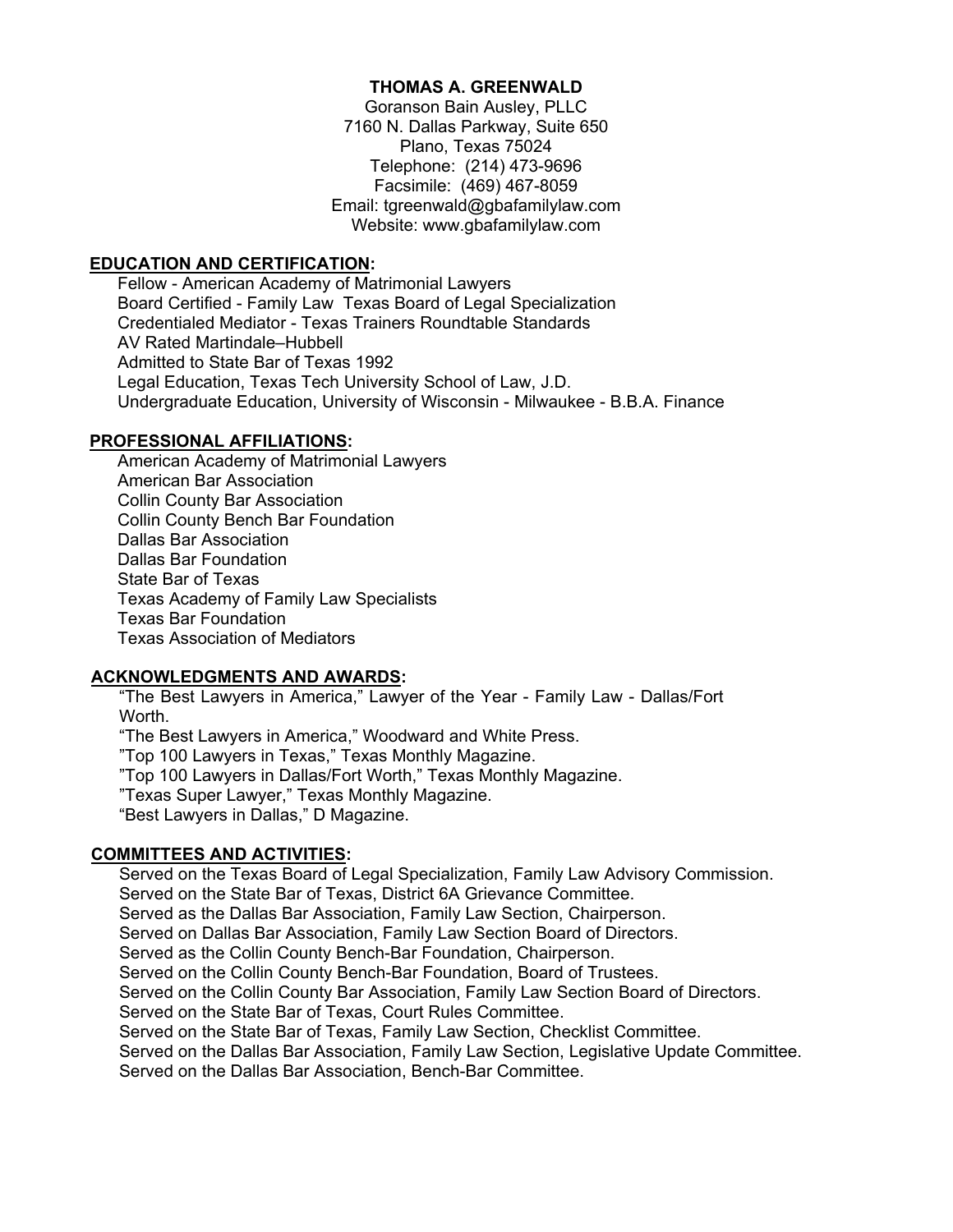# **COMMITTEES AND ACTIVITIES (CONTINUED):**

 Served on the Dallas Bar Association, Family Law Section, Local Rules Committee. Served on the Collin County Bench-Bar Foundation, Finance Committee. Served on the Collin County Bar Association, Family Law Section, Speaker Committee.

# **LAW RELATED ARTICLES, SPEAKING ENGAGEMENTS, AND VIDEOS:**

"How Do Mental Health Issues Impact Family Law Cases?" Video Presentation, [www.gbfamilylaw.com,](http://www.gbfamilylaw.com/) 2018.

"What is a High Conflict Personality?" Video Presentation, [www.gbfamilylaw.com,](http://www.gbfamilylaw.com/) 2018.

"Disqualification, Recusal, and Objection to Texas Judges," 42nd Annual Advanced Family Law Course, State Bar of Texas 2016.

"What to Expect from Your Family Law Lawyer," Single Side Up! Single Parent Group, 2016.

"Drug and Alcohol Issues: Handling Addicted Clients, Admissibility of Test Results, and Protection and Use of Records in Court," 40th Annual Advanced Family Law Course, State Bar of Texas 2014.

"A Life of Significance," National Honor Society - Keynote Speaker, Lovejoy High School 2014.

"How to Avoid Grievances, Malpractice Claims and Breach of Fiduciary Duty Claims," 39th Annual Advanced Family Law Course, State Bar of Texas 2013.

"Drug Testing - Use and Defense," 38th Annual Advanced Family Law Course, State Bar of Texas 2012.

"What Every Lawyer Should Know About Wiretapping, GPS Tracking, and Other Modern Eavesdropping devices in the Context of Family Relations," Dallas Bar Association Headnotes 2012.

"Divorce and the Stay-At-Home Mom," Huffington Post 2011.

"Finding a Family Law Attorney," Huffington Post 2011.

Trial Presentation – TAFLS Trial Institute, Texas Academy of Family Law Specialists 2011.

"The Future of Premarital, Postmarital and Cohabitation Agreements," New Frontiers in Marital Property Law, Family Law Section of the State Bar of Texas 2010.

"Collaborative Law and Premarital, Postmarital and Cohabitation Agreements," Collaborative Law Alliance of Collin County 2010.

"Models of Effective Presentations," Family Law on the Front Lines, University of Texas School of Law 2009.

"Models of Effective Presentations and Visual Persuasion: The Effective Use of Trial Aids, Demonstrative Aids, and Summaries," Collin County Bench/Bar Conference, Collin County Bench Bar Foundation 2009.

"Evidentiary and Discovery Issues in Family Law Cases," Webcast, State Bar of Texas 2009.

"Building a Bridge in 20 Minutes or Less -Tips for an Effective 20 Minute Temporary Hearing," Collin County Bench Bar Conference, Collin County Bench Bar Foundation 2008.

Dallas Bar Association Presidential Citation for Outstanding Section Leadership 2005.

"Depos: The Devil's in the Details," New Jersey Lawyer 2005.

"Depositions," 30th Annual Advanced Family Law Course, State Bar of Texas 2004.

"Economic Contribution," Family Law on the Front Lines Conference, The University of Texas School of Law 2004.

"Default Divorce," Dallas Bar Association Headnotes 2004.

"Uncontested Divorce," Dallas Bar Association Headnotes 2004.

"Preparing Clients for Depositions," American Academy of Matrimonial Lawyers 2003.

**"**Preparing Clients for Depositions," American Academy of Matrimonial Lawyers 2003.

"Decrees and Orders," 29th Annual Advanced Family Law Course – Boot Camp, State Bar of Texas 2003.